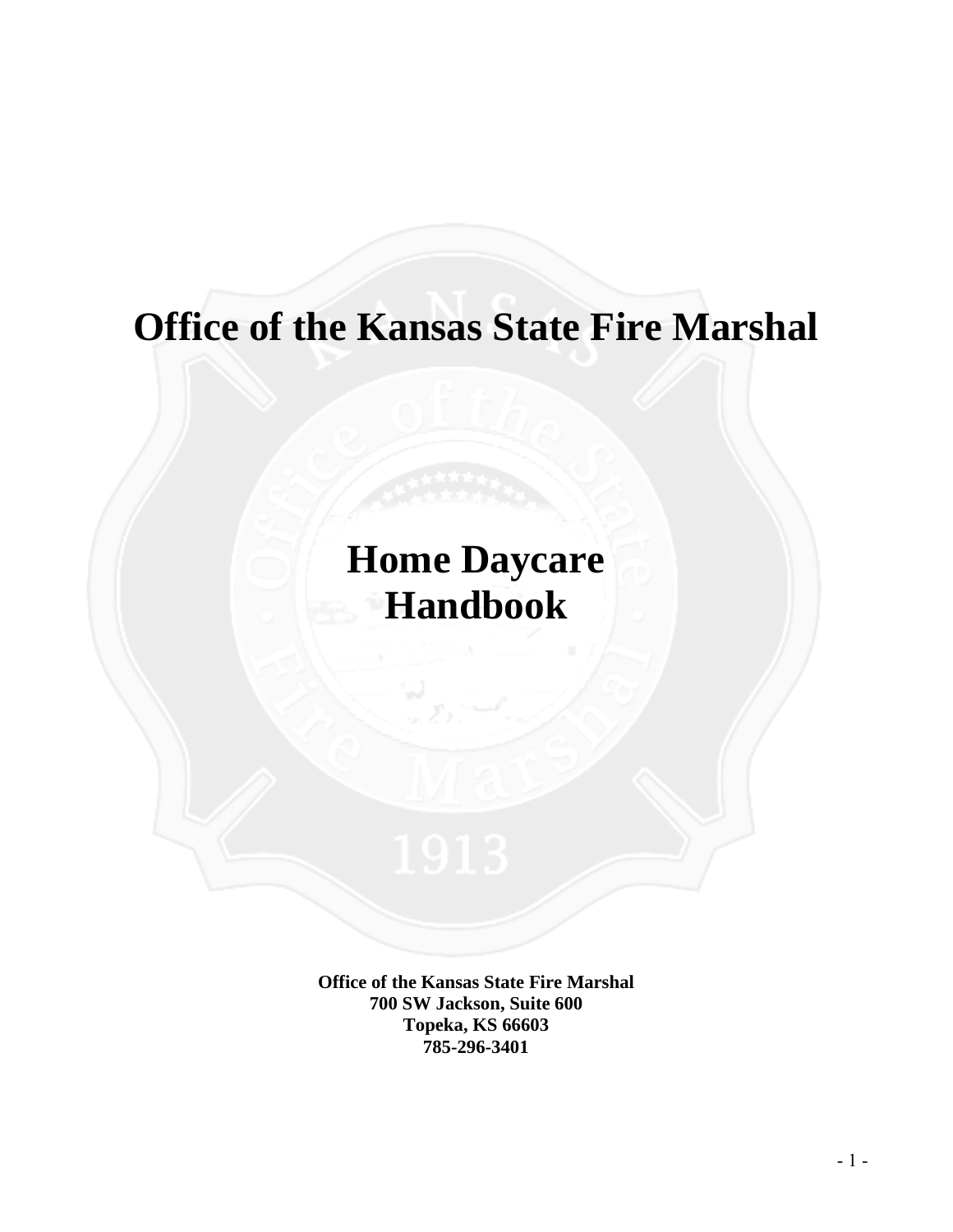# **INTRODUCTION**

The Office of the Kansas State Fire Marshal has long had the responsibility to reduce the potential impact of fire and explosion hazards where people live, work, and congregate (other than one and two family dwellings). More specifically, the Fire Prevention Division focuses on facilities posing distinct fire hazards and those places where the potential loss of life from fire is very high; including structures where the very young and very old live and congregate.

To ensure a reasonable level of fire and life safety, the basic requirement for home daycare facilities is compliance with the Fire and Life Safety Agreement.

We have standardized inspection checklists and provide continuous training for our personnel to provide quality inspection and reasonable enforcement and to ensure a level playing field among facilities across the state. We will work with facilities on compliance; however, we believe we must insist on minimum requirements to ensure continuation of safe installations, practices, and procedures.

This booklet is developed for home daycare facilities in the State of Kansas as an informational guideline only.

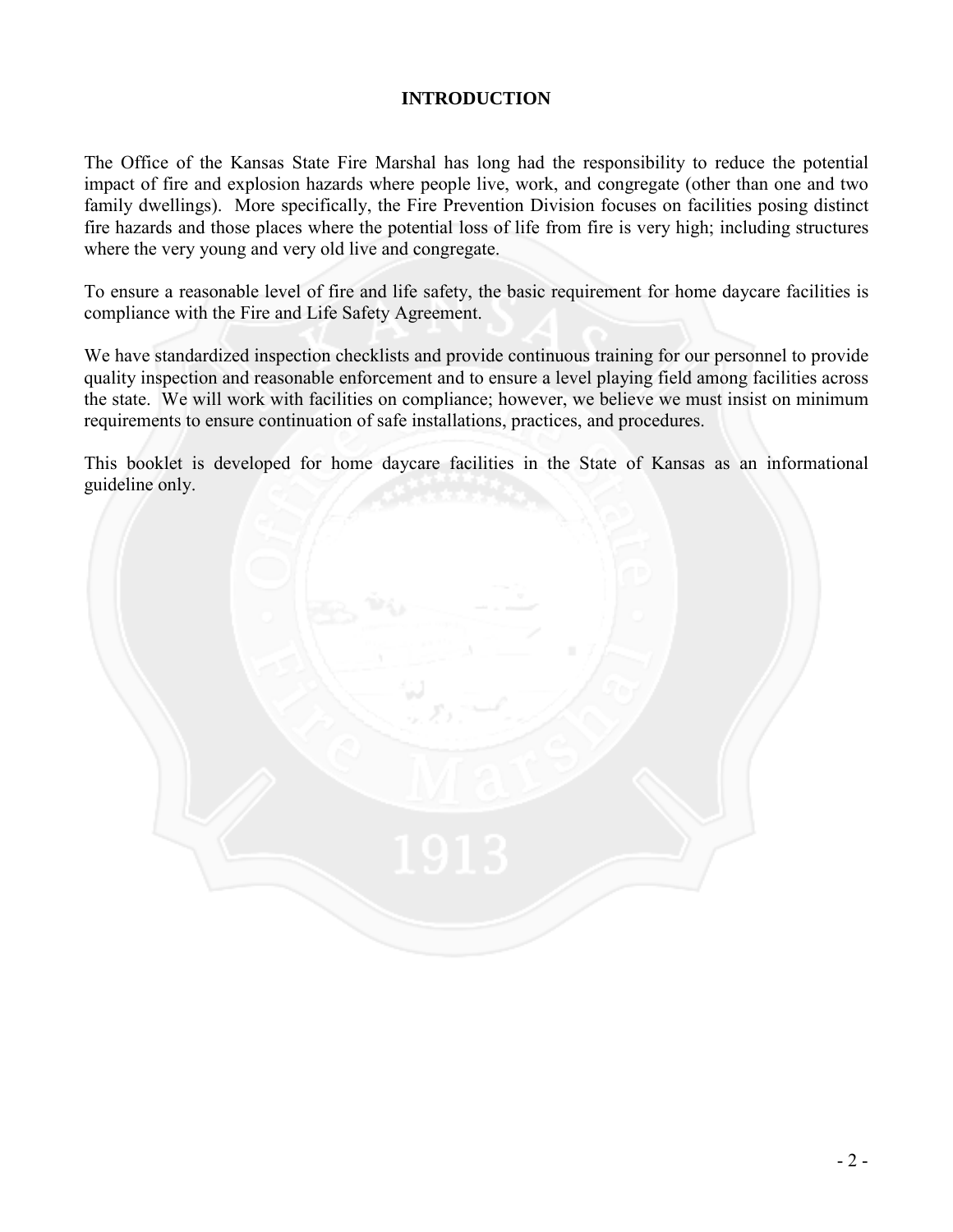### **APPLICANT RESPONSIBILITIES**

In an effort to help streamline the application process, as a home daycare provider, your process starts with your application to the Kansas Department of Health and Environment (KDHE). There is a section within the KDHE application that refers to a State Fire Marshal inspection. If you have not had a fire inspection, you would leave that section blank and KSFM will be notified that an inspection is requested. KSFM will work with the local fire departments on conducting these inspections.

- Provider is responsible for contacting the local fire department in their area to notify them of the intention to open a home daycare.
- Provider is responsible for making sure a fire inspection is conducted prior to the expiration of any temporary license. Contact 785-296-3401 to inquire about the inspection status.
- Provider is responsible for keeping a copy of the original fire inspection and the current year's inspection.
- Provider is responsible for making sure the home is inspected annually, either by the local fire department or through the providers' self-inspection.
- Provider is ALWAYS responsible for ensuring all fire and life safety aspects of the home are in compliance.

# **FIRE AUTHORITY RESPONSIBILITY**

The Office of the Kansas State Fire Marshal works closely with the local fire departments to conduct fire inspections throughout the state. However, it's important to be clear that KDHE does NOT require an annual fire inspection to be conducted at home daycares by a fire authority. KDHE requires a fire inspection upon initial licensure only.

- The Office of the Kansas State Fire Marshal will only conduct an initial licensure inspection or an inspection where a complaint is received by our office.
- The local fire departments may choose to only conduct an initial licensure inspection. However, some local fire departments conduct the inspections annually.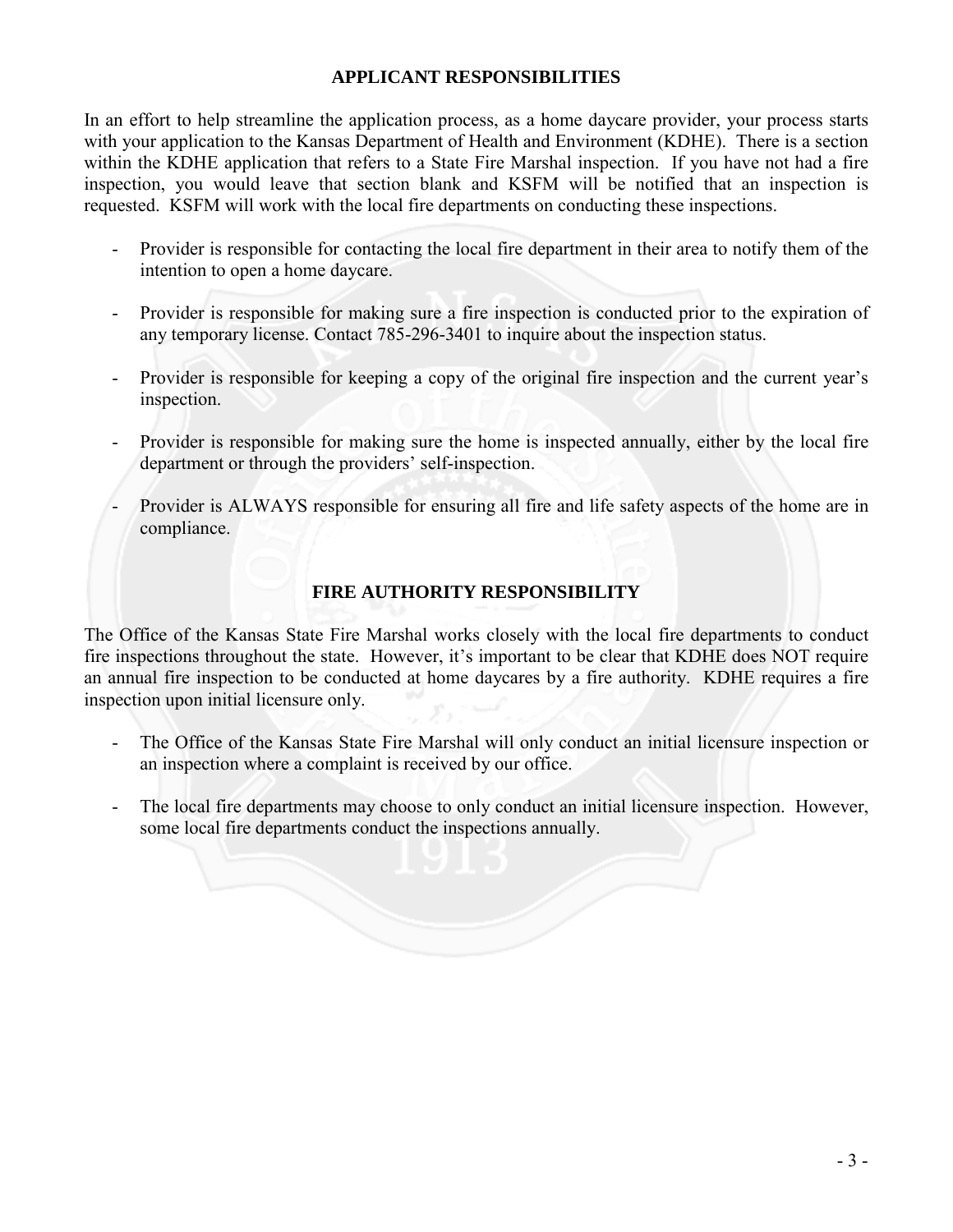### **FILLING OUT THE FIRE AND LIFE SAFETY AGREEMENT**

- **STEP 1:** Read the entire document (2 pages). **THIS IS A LEGAL DOCUMENT**
- **STEP 2:** Check the appropriate boxes for Initial or Annual Renewal. If you are renewing, provide the license number
- **STEP 3:** Print your name as the legal provider. This must be the same as provided to KDHE.
- **STEP 4:** Call your local fire department to notify them of your intention to open a home daycare. This is a good time to discuss with them their requirements for an initial or annual inspection. REMEMBER: On new licensure, this will ultimately be coordinated by KSFM. Write in the blank which fire department you called and the phone number.
- **STEP 5:** Post FLSA (2 pages). When the fire official arrives to conduct the initial inspection, they will fill out the 2<sup>nd</sup> page. NOTE: Some fire departments have their own inspection form and those are permissible to be used in lieu of the  $2<sup>nd</sup>$  page. Just swap out the inspection report that was given to you with the  $2<sup>nd</sup>$  page.
- **STEP 6:** Post FLSA (2 pages) and keep track of your annual renewal date.

*STOP: If the local fire department conducts annual inspections. Continue with STEP 7 if the local fire department does not conduct annual inspections.* 

| <b>STEP 7:</b>  | You, the provider, will conduct an annual self-inspection using the 2 <sup>nd</sup> page of the FLSA.<br>This must be done annually and the current inspection must be posted.                                                                                         |  |  |  |  |  |
|-----------------|------------------------------------------------------------------------------------------------------------------------------------------------------------------------------------------------------------------------------------------------------------------------|--|--|--|--|--|
| <b>STEP 8:</b>  | Fill out all the top information on page 2 of FLSA.                                                                                                                                                                                                                    |  |  |  |  |  |
| <b>STEP 9:</b>  | Conduct a complete inspection of the home daycare facility using the checklist and<br>indicate a met/not met for each item. It is expected that facilities will have items that are<br>not met, with notes to indicate that the item was corrected on a specific date. |  |  |  |  |  |
| <b>STEP 10:</b> | The "Date of Fire Official Inspection" will be the date that the initial fire inspection was<br>conducted either by the fire department or OKSFM. Put that date in this space.                                                                                         |  |  |  |  |  |
| <b>STEP 11:</b> | The space for "Fire Official Signature" will be left blank, as this is a self-inspection.                                                                                                                                                                              |  |  |  |  |  |
| <b>STEP 12:</b> | Read the declaration and check the box that you understand.                                                                                                                                                                                                            |  |  |  |  |  |
| <b>STEP 13:</b> | Place the date of your annual review and sign the report                                                                                                                                                                                                               |  |  |  |  |  |
| <b>STEP 14:</b> | Post the FLSA (2 pages)                                                                                                                                                                                                                                                |  |  |  |  |  |

*Remember: You will need to retain the original fire official inspection report and the current year report.*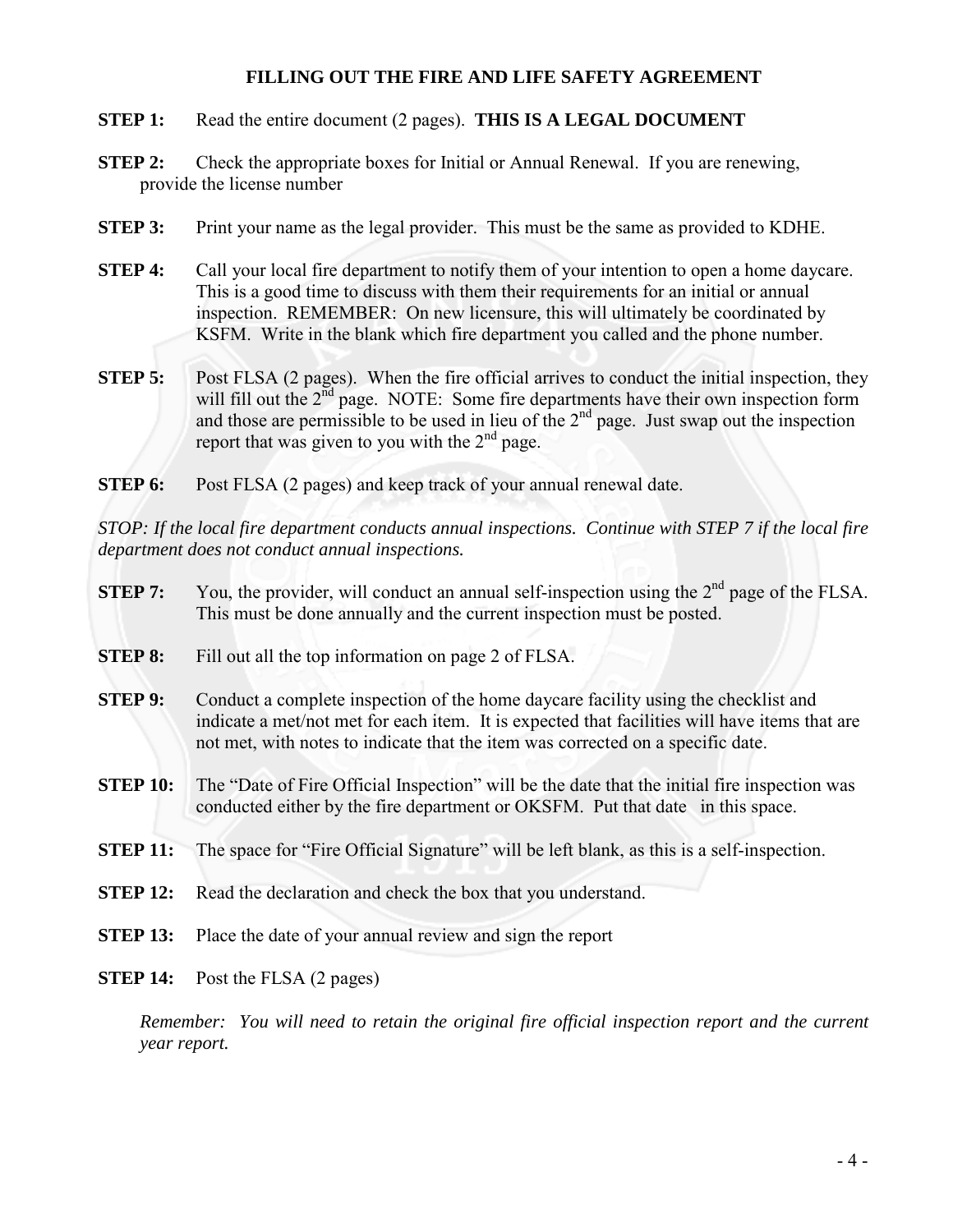700 SW Jackson, Suite 600 Topeka, KS 66603



phone: 785-296-3401 fax: 785-296-0151 www.ksfm.ks.gov

# **FIRE AND LIFE SAFETY AGREEMENT INITIAL APPLICATION AND ANNUAL RENEWAL FORM**

Check One:  $\Box$  Group Day Care Home  $\Box$  Licensed Day Care Home

Check One:  $\Box$  Initial License  $\Box$  Annual Renewal

(License Number)

I, have provided the following:

(Print your name as it is listed on your license)

I understand that I am responsible for meeting the fire and life safety codes to protect all persons in my home under my care from fire.

I have contacted my local fire department and building/zoning official and have met all local fire safety requirements. This year I notified the fire department closest to my home that I do child care in my home. The fire department I notified was: Fire Department Name

I understand that my basement or second floor can NOT be used for child care until I have written approval on file from the State/local fire officials. Once approved the basement may **ONLY** be used for child care if there are at least two separate and remote exits to the outside, only **ONE** exit can be an approved escape window.

I understand that I must be able to demonstrate that I can get everyone under my care, safely out of my home to a designated safe place within 4 minutes, and that I may be asked to demonstrate this ability in a fire exit drill. If children are located on the second floor, children must occasionally practice the use of the approved second floor fire escape window by going to the window and waiting for rescue.

I have working smoke detectors installed according to the manufacturer's instructions on every level of my home in the pathways leading directly to the outside and in each sleeping room used by children in my care. My smoke detectors are tested monthly and records are kept for review. My smoke detectors are powered by 10-year lithium batteries or are hardwired with battery back-up.

I have a written emergency plan for use in case of fire. All persons responsible for the care of children in my home are familiar with my emergency plan and can get the children safely outside to the designated safe place.

I understand all areas of my home may be inspected at any time by State/local officials to determine compliance with this Agreement.

I understand that an on-site inspection conducted by State/local fire officials may only occur once in the lifetime of the license. I understand that it is my responsibility to conduct an annual review of all fire and life safety code requirements.

I agree to follow all fire and life safety codes and standards as outlined within the Fire and Life Safety Agreement and as directed by the State/local fire officials when an on-site inspection is conducted.

I understand that a copy of this Agreement must be posted next to my license at all times.

**I understand by signing this Agreement I have met all the requirements stated in this document. I understand that if inspected and found to be in violation, I may be subject to criminal or administrative action.**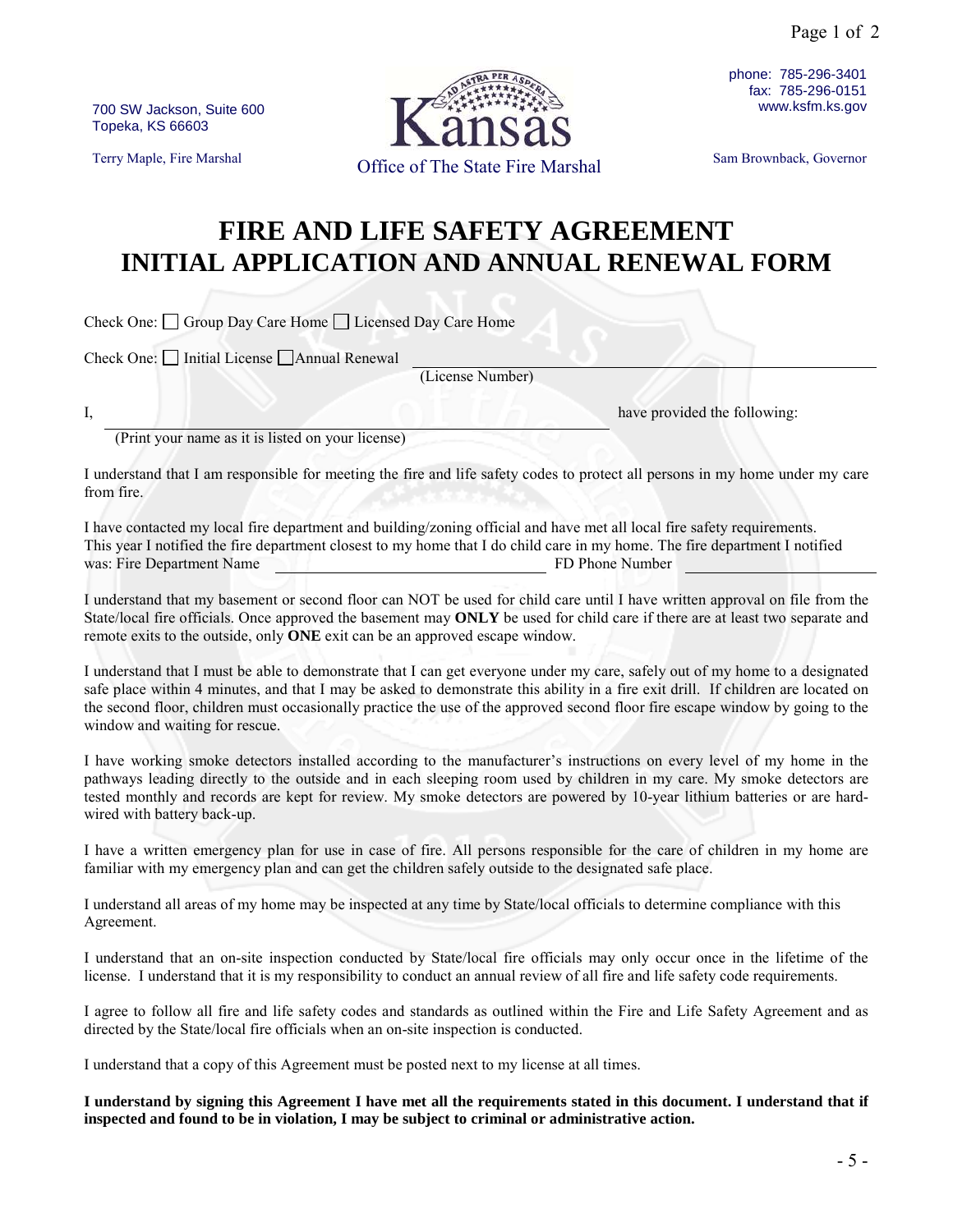

# **City of Eudora Fire Department**

# **FIRE AND LIFE SAFETY CHECKLIST FOR LICENSED CHILD CARE HOMES**

| <b>NAME:</b> |                                                                                                                                                                                                                                                                                                                                                                                                                                                                              |   |                    |   |  |  |  |
|--------------|------------------------------------------------------------------------------------------------------------------------------------------------------------------------------------------------------------------------------------------------------------------------------------------------------------------------------------------------------------------------------------------------------------------------------------------------------------------------------|---|--------------------|---|--|--|--|
|              | <b>ADDRESS:</b><br>TELEPHONE:<br><u> 2000 - Jan James James James James James James James James James James James James James James James James J</u>                                                                                                                                                                                                                                                                                                                        |   |                    |   |  |  |  |
|              | DATE OF LICENSE                                                                                                                                                                                                                                                                                                                                                                                                                                                              |   |                    |   |  |  |  |
| $\Box$       | Address posted and visible in compliance with city fire code.                                                                                                                                                                                                                                                                                                                                                                                                                | □ | MET NOTMET NA<br>□ |   |  |  |  |
| $\Box$       | Child care provider is in a structure designed and/or used as a one or two family dwelling.<br>Day Care Center requirements must apply if in an apartment, church, commercial building, or other area.                                                                                                                                                                                                                                                                       | □ | □                  |   |  |  |  |
| $\Box$       | Child care is on the main level and has two remote, compliant exits. (SEE FIRE FACT 33 and 34)<br>(Secondary exit may be a compliant rescue/ventilation window or a door leading directly to the outside)                                                                                                                                                                                                                                                                    | □ | $\Box$             | □ |  |  |  |
| $\Box$       | Child care is in the basement area and has compliant exiting. (SEE FIRE FACT 33 and 34)<br>(Secondary exit may be compliant stairs leading to the main level, a compliant rescue/ventilation window, or a door<br>leading directly to the outside)                                                                                                                                                                                                                           | □ | □                  | □ |  |  |  |
| $\Box$       | Child care is on the second floor and has compliant exiting. (SEE FIRE FACT 33 and 34)<br>(Secondary exit may be a compliant stairs leading to the main level, or a rescue/ventilation window or door directly<br>to the outside with stairs leading to the ground. Ladders of any type are not acceptable.)                                                                                                                                                                 | □ | О                  | □ |  |  |  |
| □            | Primary or Secondary means of escape does not exit through any hazard area (garage, storage, etc.).                                                                                                                                                                                                                                                                                                                                                                          | □ | □                  |   |  |  |  |
| □            | Every required exit door shall be unlocked & easily opened from the inside at all times when the facility is operating. $\Box$                                                                                                                                                                                                                                                                                                                                               |   | □                  |   |  |  |  |
| □            | Acceptable exit signs shall be posted at all required exits                                                                                                                                                                                                                                                                                                                                                                                                                  | □ | $\Box$             |   |  |  |  |
| □            | Every ESCAPE PATH including all stairways is clear of obstacles and all doors are in proper working condition.                                                                                                                                                                                                                                                                                                                                                               | □ | □                  |   |  |  |  |
| $\Box$       | Working smoke detectors are located in every exit pathway, in each sleeping room used for child care, and on<br>each level of the house. Single-station smoke detection hardwired to the electrical system with battery backup<br>or ten year lithium battery detectors shall be required for initial inspection (licensed after Jan. 1, 2003)<br>Existing providers, previously licensed before Jan. 1, 2003 may continue with battery detectors.<br>Date of Battery Change | □ | $\Box$             |   |  |  |  |
| □            | Smoke detectors are tested monthly and records are kept on file for review.                                                                                                                                                                                                                                                                                                                                                                                                  | □ | $\Box$             |   |  |  |  |
| $\Box$       | Copy of the current FIRE/LIFE SAFETY AGREEMENT is posted next to license.                                                                                                                                                                                                                                                                                                                                                                                                    | □ | □                  |   |  |  |  |
| □            | Children can open every closet door from the inside at all times.                                                                                                                                                                                                                                                                                                                                                                                                            | □ | $\Box$             |   |  |  |  |
| □            | Written emergency procedures for fire evacuation are provided and practiced monthly.                                                                                                                                                                                                                                                                                                                                                                                         | □ | $\Box$             |   |  |  |  |
| □            | Monthly fire drills are documented. Drills shall be conducted and evacuation times shall be within 4 minutes.<br>Inspector may ask the operator to demonstrate ability to conduct such a fire drill in his or her presence.                                                                                                                                                                                                                                                  | □ | □                  |   |  |  |  |
| □            | Written emergency procedures for tornadoes are provided and practiced monthly April through September.                                                                                                                                                                                                                                                                                                                                                                       | □ | П                  |   |  |  |  |
| $\Box$       | Every bathroom door can be unlocked from the outside at all times. The unlocking key or device is readily<br>accessible to the provider.                                                                                                                                                                                                                                                                                                                                     | □ | □                  |   |  |  |  |
| $\Box$       | All unused electrical outlets in licensed areas have child-resistant protective covers.                                                                                                                                                                                                                                                                                                                                                                                      | □ | □                  |   |  |  |  |
| □            | All natural gas, kerosene, wood, propane heaters, etc., are properly vented to the outside of the home.                                                                                                                                                                                                                                                                                                                                                                      | □ | □                  |   |  |  |  |
| □            | A barrier that prevents children from getting too close or burned protects all heating devices.                                                                                                                                                                                                                                                                                                                                                                              | □ | □                  |   |  |  |  |
| □            | Fire extinguishers are placed along designated egress, in the kitchen, and other hazard areas as required.                                                                                                                                                                                                                                                                                                                                                                   | □ | □                  |   |  |  |  |
| □            | Fire extinguishers mounted at four foot high minimum and checked yearly by certified fire extinguisher company.                                                                                                                                                                                                                                                                                                                                                              | □ | □                  |   |  |  |  |
| □            | Working carbon monoxide detector on each level inhabited by children.                                                                                                                                                                                                                                                                                                                                                                                                        | □ | □                  |   |  |  |  |

DATE OF INSPECTION\_\_\_\_\_\_\_/\_\_\_\_\_\_/\_\_\_\_\_\_ PROVIDER SIGNATURE: \_\_\_\_\_\_\_\_\_\_\_\_\_\_\_\_\_\_\_\_\_\_\_\_\_\_\_\_\_\_\_\_\_\_\_\_\_\_\_\_\_\_\_\_\_\_\_\_\_\_\_\_\_\_\_\_\_\_\_\_\_\_\_\_\_\_\_\_\_\_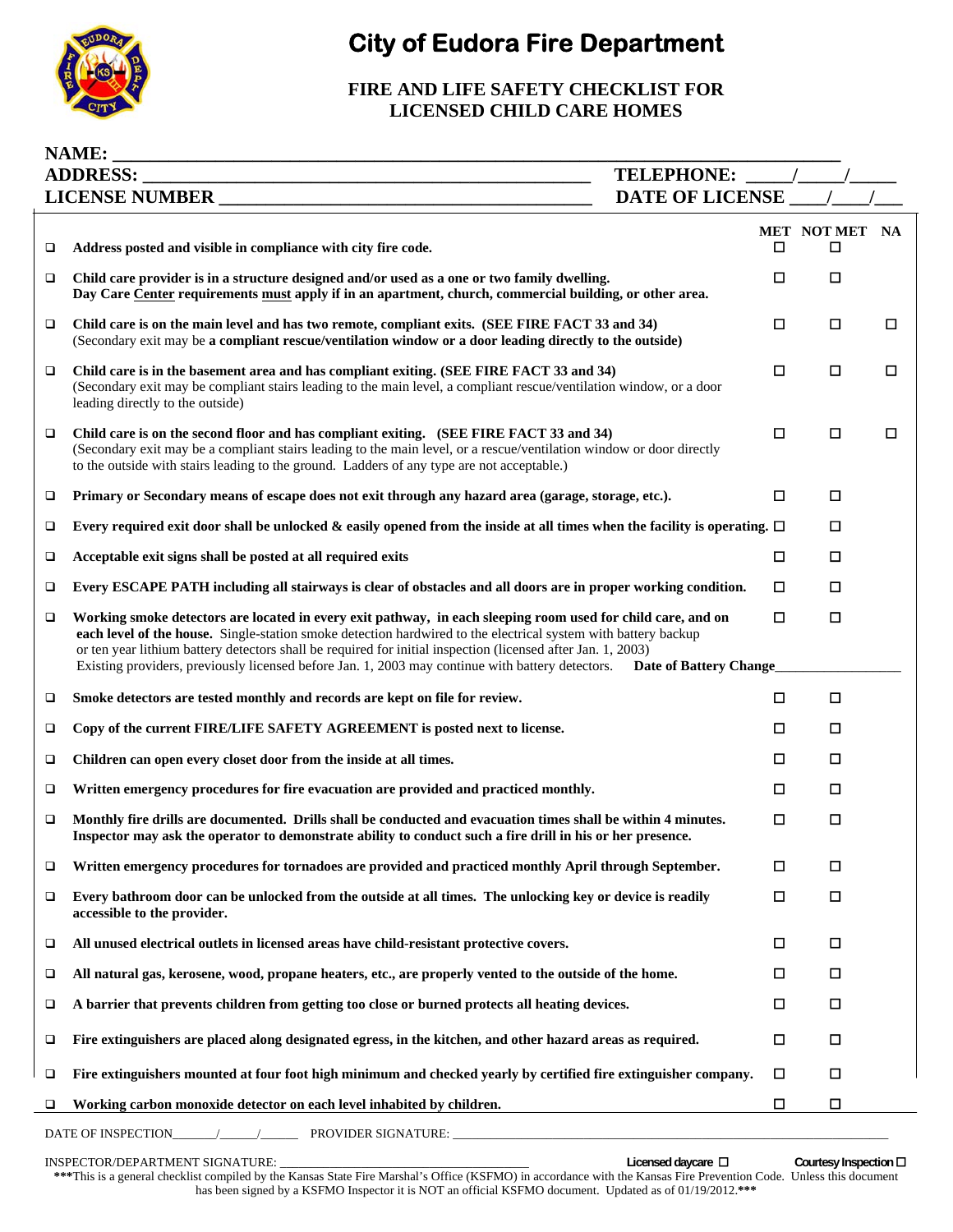### **LIFE SAFETY CODE REQUIREMENTS See Also Fire Fact 33**

# *FIRE REQUIREMENTS*

It is your responsibility as the provider to check these requirements daily to ensure you are providing a fire safe environment.

#### **Care is provided in a structure designed and used as a one or two family dwelling**

If care is being provided in a church, school, commercial building, or anything else that is not a home, the requirements for childcare centers or preschools must apply.

#### **Care is provided on main level and has two remote exits**

These escape routes must lead to a place of safety outside your home. The exits must allow you and all other occupants to safely get out of your home within four minutes. You must have two remote exits. Remote is typically determined by ½ the vertical distance of the space.



 100ft is the vertical distance 50ft is ½ the vertical distance As long as the  $2<sup>nd</sup>$  exit is at least 50 ft apart it would be remote

#### **Primary or secondary means of escape does not exit through hazardous areas**

The escape route leading to the exit doors (primary or secondary) must not lead through garages, storage rooms, or other hazardous areas. A kitchen would not typically be considered a hazardous room unless there is large amounts of combustible storage.

#### **Main floor exiting**

One exit must be easily walked to and lead directly to the outside. The second exit must allow you to walk or crawl directly to the outside. This second exit may be a compliant rescue/ventilation window. Whether the second exit is a rescue/ventilation window or a door, the exit path must continue to ground level.

#### **Basement existing**

If your basement will be used for child care, two separate exit paths must be provided. One exit will be the stairs leading back to the main floor. The second exit may be a rescue/ventilation window to the outside, or a door that leads directly outside and continues to ground level. Any window used for exiting must meet the requirements for a rescue/ventilation window.

#### **Second floor exiting**

If your second floor will be used for child care, two separate exit paths must be provided. One exit will be stairs leading back to the main floor. The second exit may be a door or rescue/ventilation window that leads directly outside. Ladders of any type from a second floor window are not acceptable. Windows MAY lead to decks or platforms, but it is not required. However, approval must be obtained from the local fire department to ensure they have access to that window for rescue operations.

#### *Childcare cannot be located above the second floor.*

#### **Every required exit door can be easily opened from the inside during hours of operation**

All required exit doors must be easily opened. Any locks or latches that would restrict the ability to open the door with one motion is prohibited. A lock that functions as a latch or other fastening device so as to require no tools/keys and only one operation to release" is permitted.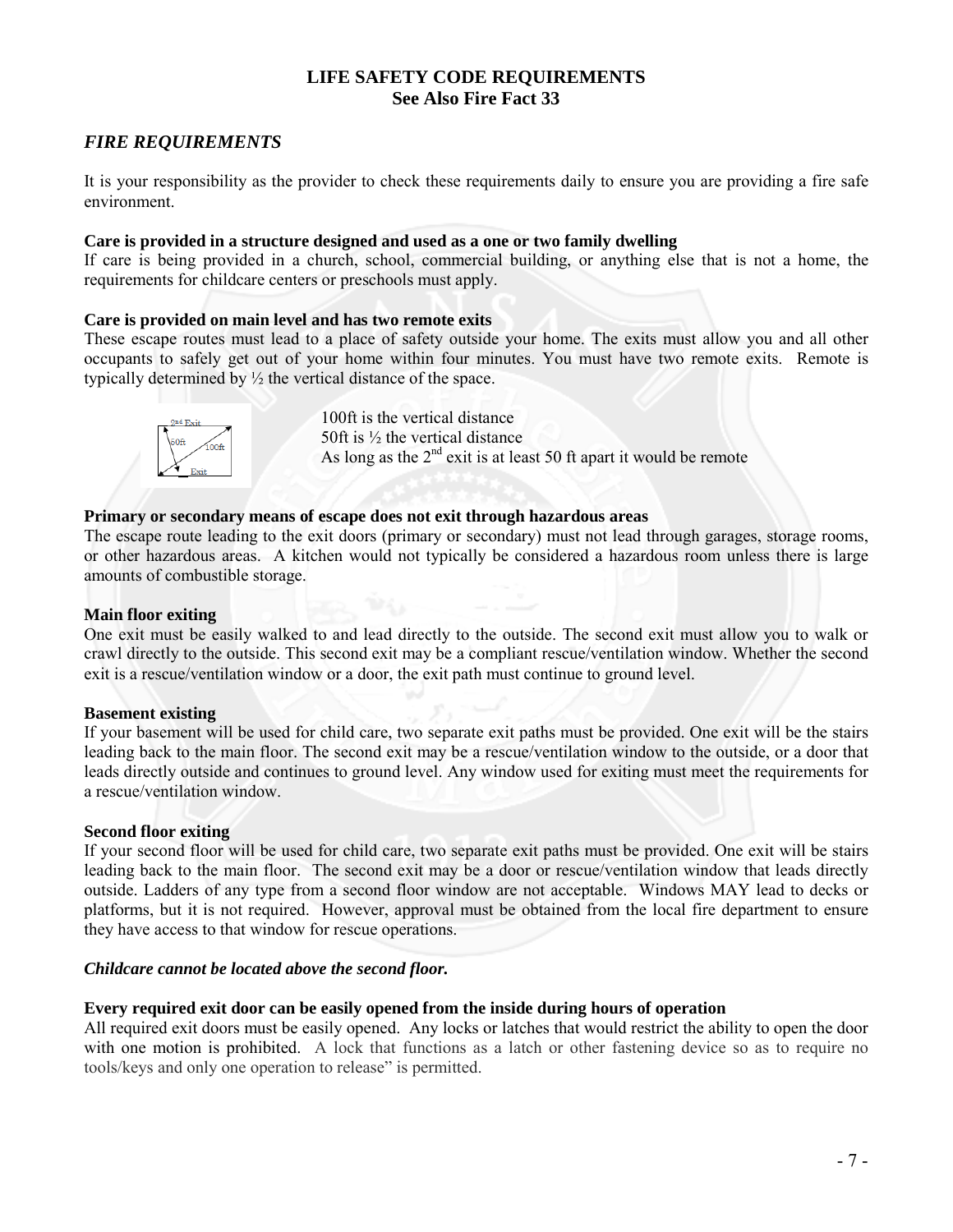#### **Children must be able to open every closet and bathroom door from the inside at all times**

Children could easily become trapped in a closet or bathroom. If there is a lock on the door, the key or tool required to unlock the door must be readily accessible (i.e. hung by the door). For closets containing household cleansers, chemicals, or other items dangerous to children, a hook-and-eye closure at the top of the closet door will be permitted, as long as children are unable to access the closure.

#### **Every escape path is clear of obstacles and all doors are in proper working condition**

This is one of the most difficult requirements to apply in a residential environment. Ideally, all of your hallways and egress paths would be completely clear of obstacles to include furnishings, lamps, decorations, etc. However, this is your home and you are allowed to maintain it as such. With that in mind, you need to take a look at your main egress paths and think about what would be a tripping hazard or an onbstruction. Items such as plant stands, stacked items, carseats, toys spread out, large pieces of furniture, etc would all become tripping hazards or obstructions during an emergency.

#### **Smoke detectors must be installed and maintained on every level of your home**

The smoke detectors must be powered by the home's electrical supply or by 10-year lithium batteries. They must be located in every exit pathway and in each sleeping room used for children in your care. Regardless of how they are powered, the smoke detectors must be tested monthly. The tests must be recorded and documentation kept on file.

#### **Current Fire and Life Safety Agreement Posted**

Each year you must post the current Fire and Life Safety Agreement. You must retain the original fire inspection that was conducted by the fire official in a file/folder for safe keeping for the duration of your licensure.

#### **Emergency procedures must be written down and practiced**

Fire drills must be done monthly and documented, and the evacuation time must be less than four minutes. Tornado drills must be practiced monthly April through September and documented. Practice fire and tornado drills at different times of the day, regardless of weather, so that in the event of a real emergency you will be prepared to get everyone in your care to a place of safety.

#### **How to conduct a fire drill:**

- 1) Use the test button on your smoke detector to sound the alarm
- 2) Be able to account for all those in your care at all times
- 3) Keep anyone from re-entering the home or being injured by an outdoor hazard
- 4) Once you get everyone to the place of safety, make a note of the elapsed time and

record it and the other requested information on your Tornado and Fire Drill Record

*Note: If you have children on the second floor, you must occasionally practice the use of the rescue/window. That means you direct the children to go to the window, release the window mechanism (you do not have to totally open the window), and pretend to wait for rescue at the window.* 

In an actual emergency, always call the fire department from a neighbor's home after everyone in your care is out of your home. Then allow the trained emergency personnel to do their job. Never reenter a burning home to try to extinguish the fire.

#### **All unused electrical outlets in the licensed area must have child-resistant protective covers.**

These protective covers help protect the more curious kids from possible electrical shock. The covers must be in place on all unused electrical outlets within the licensed area. It does not matter if the outlet is located high up on the wall or above a countertop. It must be protected.

#### **All natural gas, kerosene, wood, propane heaters, etc., are properly vented to the outside.**

Unvented heaters are acceptable, but if the heater was designed by the manufacturer to be vented to the outside, it must be properly vented.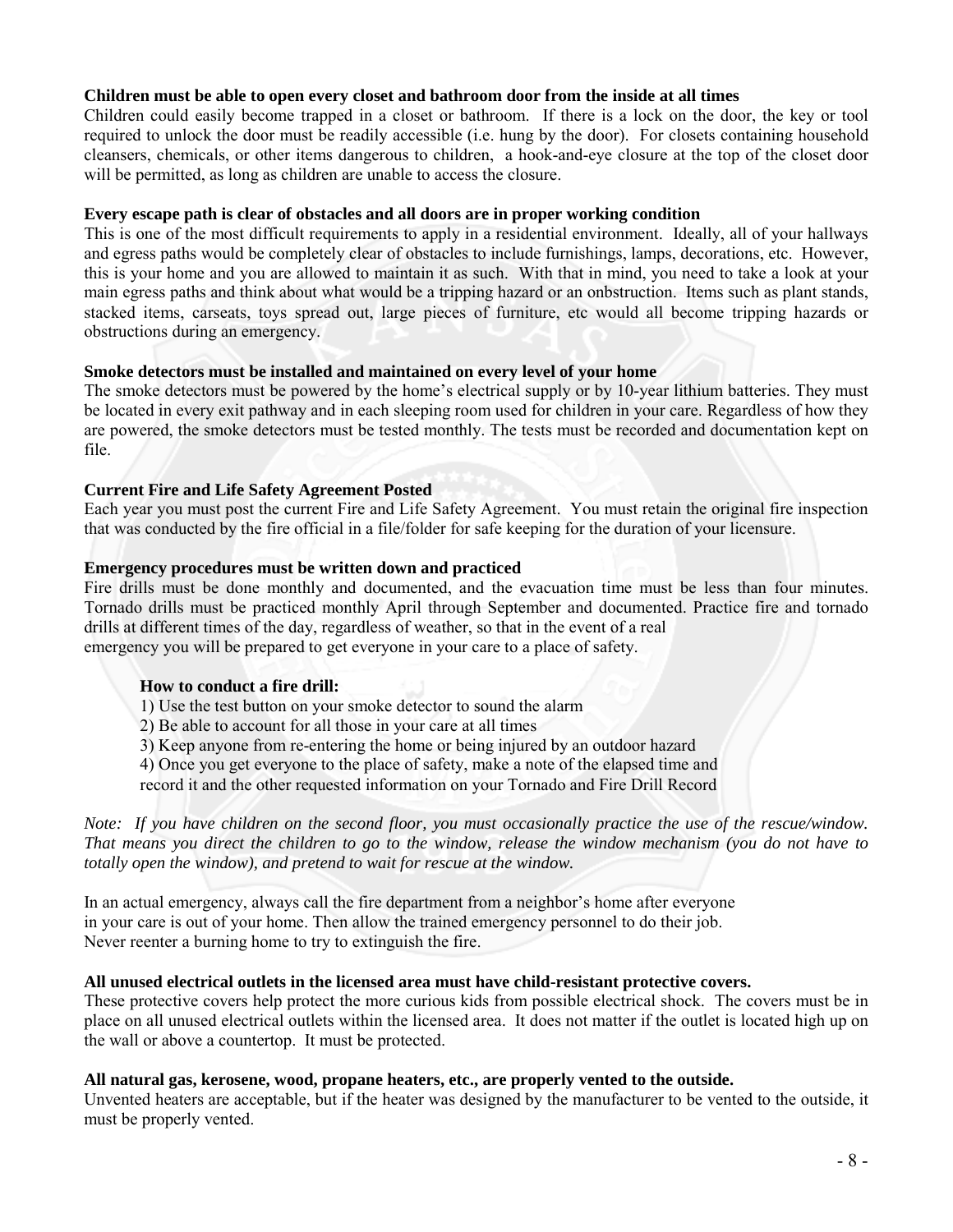#### **Barriers from all heating devices**

Barriers must prevent the children from getting too close or being burned. This applies to fireplaces (both woodand gas-fueled), furnaces, floor heaters, and water heaters. You will be required to provide the barrier even if you do not plan to use the heating device. Make sure your barrier is made up of non-combustible material.

## *F.A.Q's*

#### **Are basement access doors (hatch type) permissible to be used as an exit from the basement?**

No. The door pictured below is not approved as an acceptable exit from a basement. This type of door is subject to snow loads, falling debris, and being locked, blocked, or vandalized in some manner. Additionally, children attempting to evacuate this lower level space may not be able to operate the locking arrangement and the door may be too heavy to push to initiate the spring assists.



#### **I have stairs and small infants, can I use a baby gate?**

Baby gates are a "necessary evil". If the baby gates open with not much more difficulty than a standard door, then it will be judged to be ok. OKSFM recommends using the hinged baby gates so it won't become an obstruction by falling on the floor or becoming displaced.

#### **I have a garage but we do not park our cars or store fuel equipment in the garage, can it be an exit?**

No. If there is the ability to pull a car into the garage or store fuel powered equipment such as lawn mower, etc. then it will remain classified as a garage and is prohibited from being used as a primary or secondary exit. However, if you remodel the garage (i.e remove the door, sheetrock, install carpet, etc)

and turn it into addition living space, then yes it would be permissible to be used as an exit.

#### **Our secondary exit leads to a fenced back yard. Can the gate be locked?**

This can be tricky because the gate becomes a part of the egress path. This gate would need to meet all the same locking requirements as an interior exit door. However, OKSFM will allow the gate to be locked only if all occupants can get more than 50ft away from the house while still inside the fenced area.